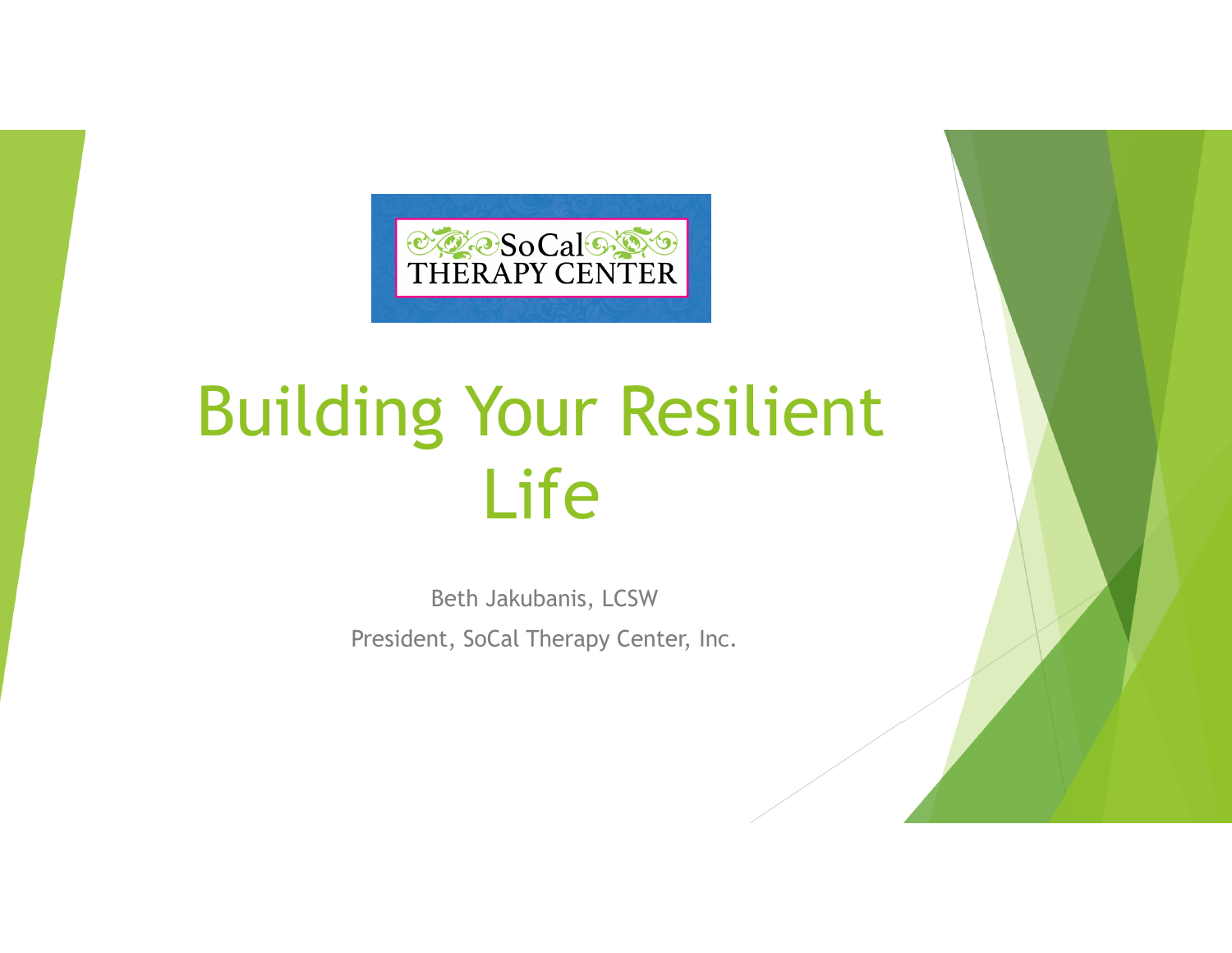#### Definition of Resilience

 $\blacktriangleright$ The capacity to recover quickly from difficulties; toughness.

> (https://www.bing.com/search?q=define%20resillience&qs=n&form=QBRE&sp=-1&pq=define%20resillience&sc=8- 18&sk=&cvid=8A5D85B3737343D0A273BB511EAABB21)

 $\blacktriangleright$ The ability to recover readily from illness, depression, adversity or the like; buoyancy.

(https://www.dictionary.com/browse/resilience)

**EXPESOCalCASS** 

 $\blacktriangleright$ The ability to bounce back after a significant setback.

(Time: The Science of Happiness, 2019 pg. 22)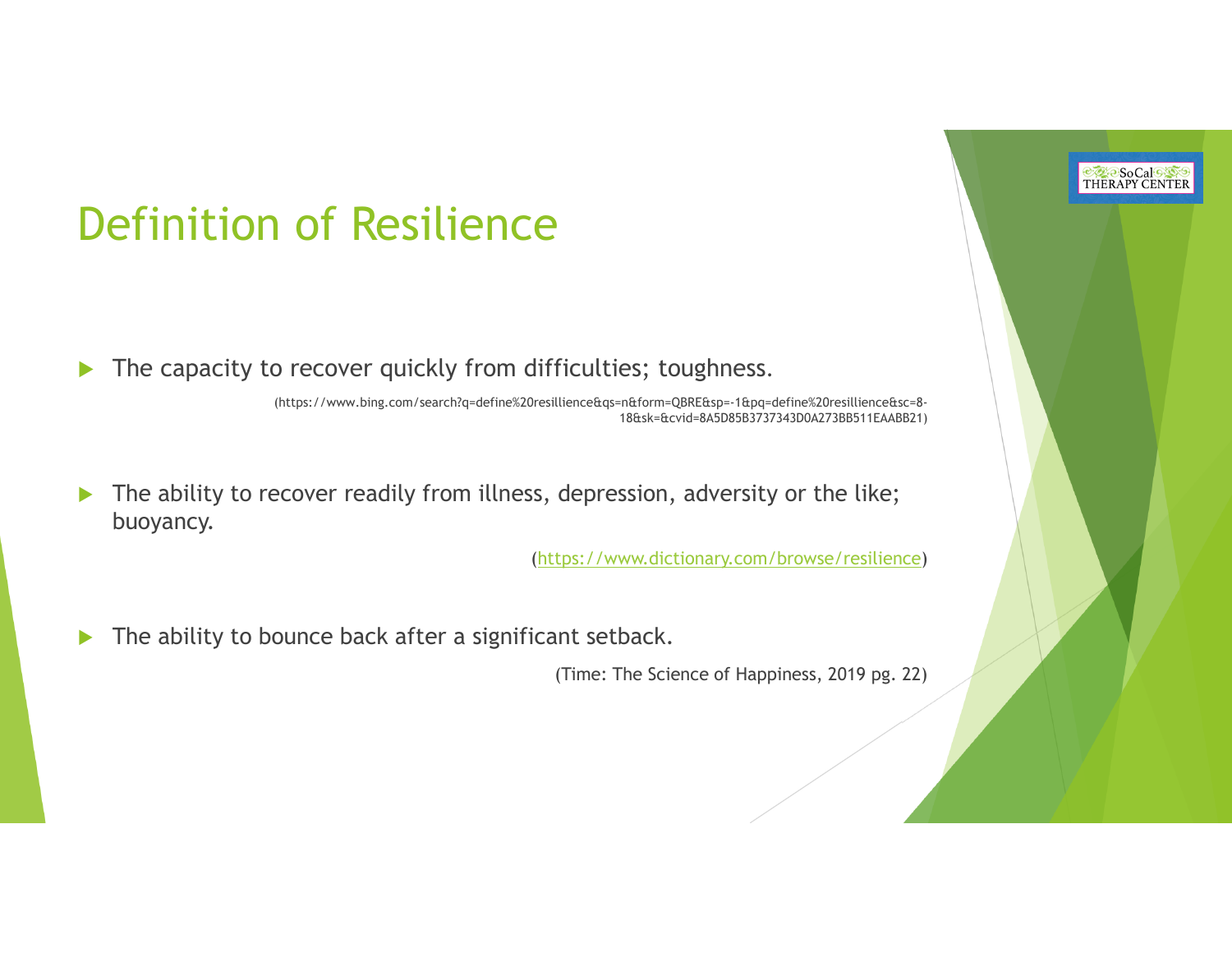#### Definition of Resilience

 $\blacktriangleright$  **Psychological resilience** is the ability to mentally or emotionally cope with a crisis or to return to pre-crisis status quickly.<sup>[1]</sup> Resilience exists when the person uses "mental processes and behaviors in promoting personal assets and protecting self from the potential negative effects of stressors".[2] In simpler terms, psychological resilience exists in people who develop psychological and behavioral capabilities that allow them to remain calm during crises/chaos and to move on from the incident without long-term negative consequences.

(https://en.wikipedia.org/wiki/Psychological\_resilience)

**EXPESOCalSON**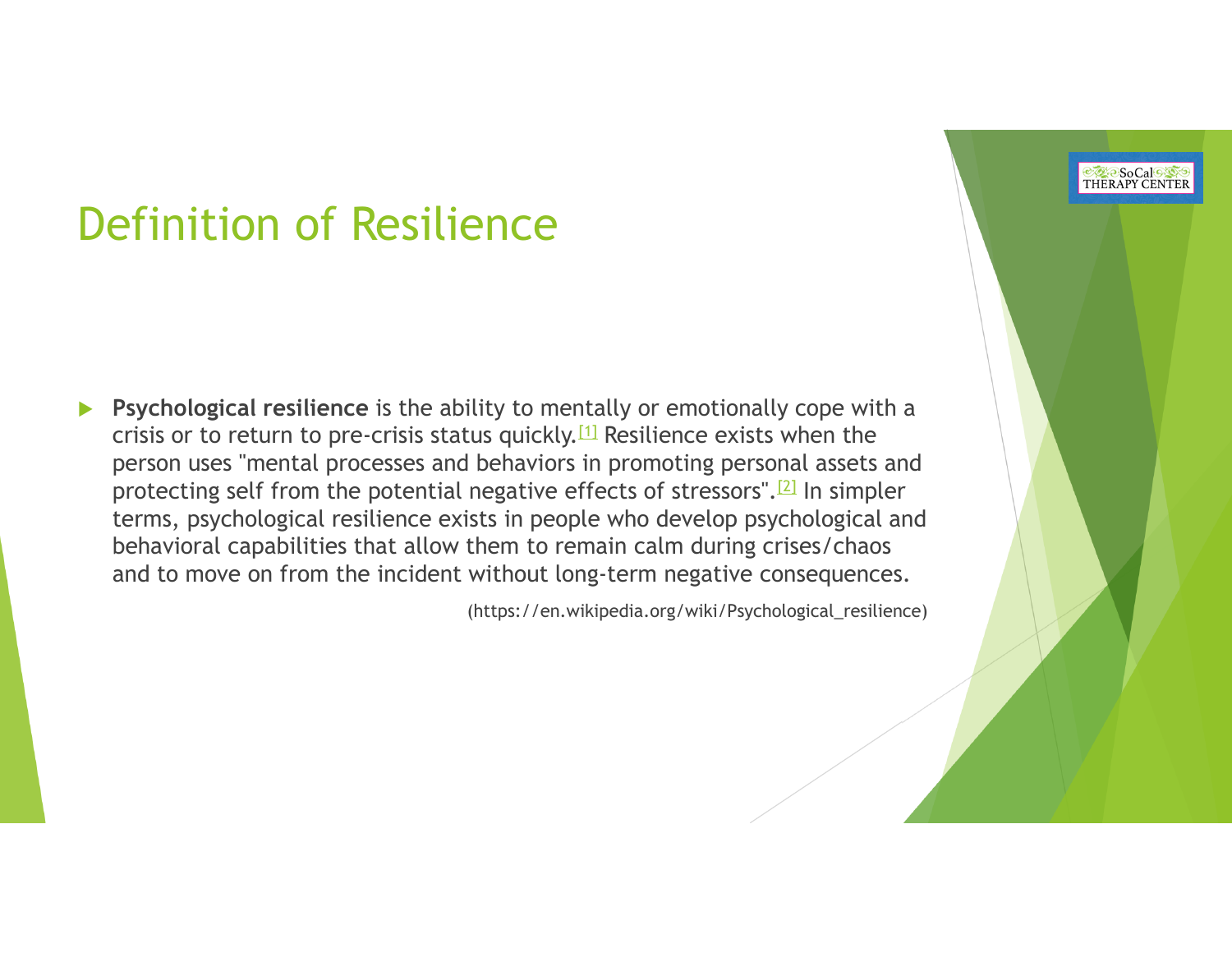

## How Resilient Are You?

Brief Resilience Scale

|    |                                  | <b>Strongly</b><br><b>Disagree</b> | <b>Disagree</b> | <b>Neutral</b> | Agree  | <b>Strongly</b><br>Agree |
|----|----------------------------------|------------------------------------|-----------------|----------------|--------|--------------------------|
|    | I tend to bounce back quickly    | □                                  | ⊓               | □              | Ш      | □                        |
|    | after hard times.                | (1)                                | (2)             | (3)            | (4)    | (5)                      |
| 2. | I have a hard time making it     | $\Box$                             | $\Box$          | $\Box$         | $\Box$ | $\Box$                   |
|    | through stressful events.        | (5)                                | (4)             | (3)            | (2)    | (1)                      |
| 3. | It does not take me long to      | $\Box$                             | □               | □              | □      | □                        |
|    | recover from a stressful event.  | (1)                                | (2)             | (3)            | (4)    | (5)                      |
| 4. | It is hard for me to snap back   | $\Box$                             | □               | □              | □      | $\Box$                   |
|    | when something bad happens.      | (5)                                | (4)             | (3)            | (2)    | (1)                      |
| 5. | I usually come through difficult | $\Box$                             | П               | $\Box$         | □      | □                        |
|    | times with little trouble.       | (1)                                | (2)             | (3)            | (4)    | (5)                      |
| 6. | I tend to take a long time to    | $\Box$                             | □               | □              | П      | $\Box$                   |
|    | get over set-backs in my life    | (5)                                | (4)             | (3)            | (2)    | (1)                      |

(Smith, B. W., Dalen, J., Wiggins, K., Tooley, E., Christopher, P., & Bernard, J. (2008). The brief resilience scale: assessing the ability to bounce back. International journal of behavioral medicine, 15(3), 194-200.)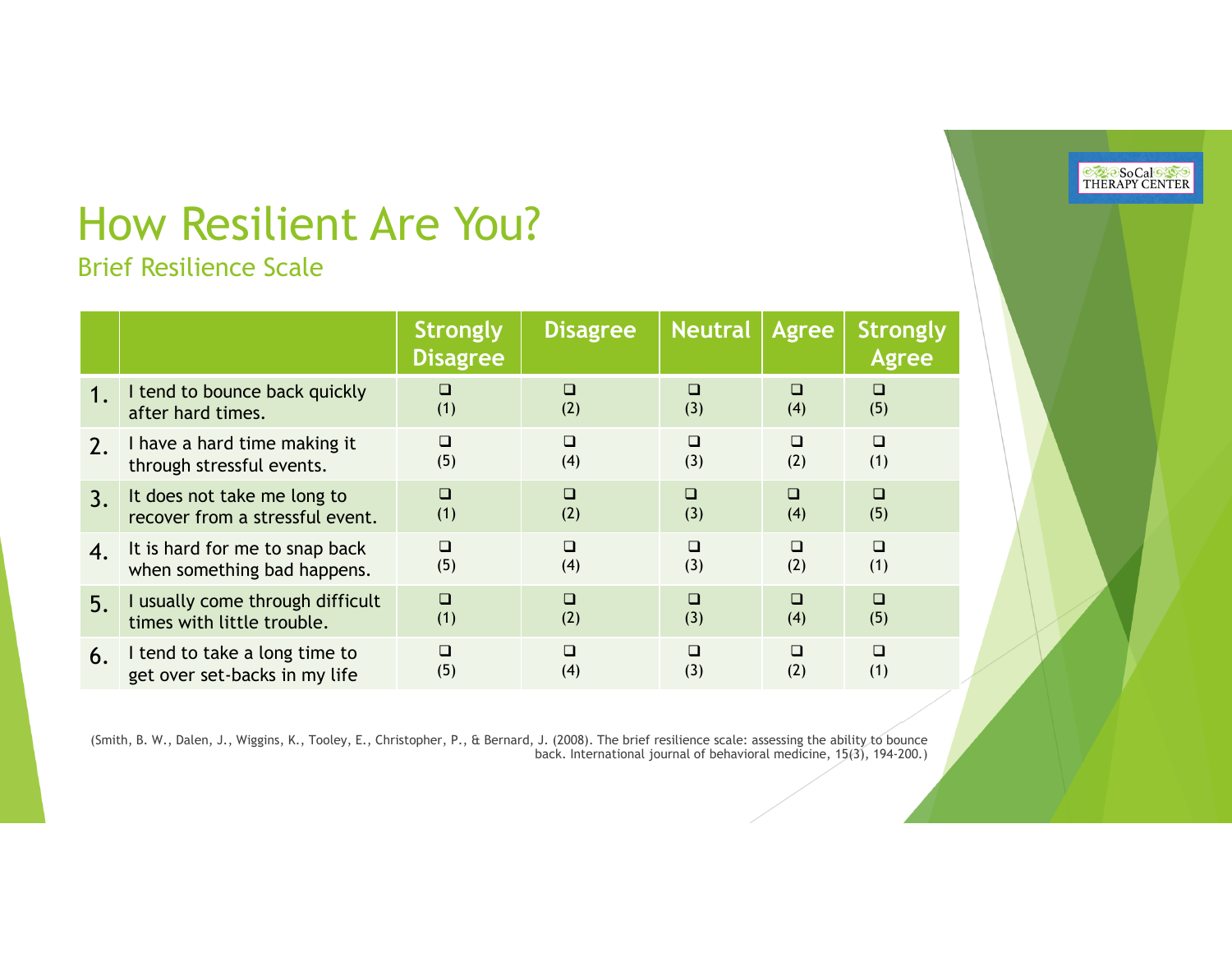#### How Resilient Are You?

| <b>BRS</b> score | Interpretation    |
|------------------|-------------------|
| 1.00-2.99        | Low resilience    |
| 3.00-4.30        | Normal resilience |
| 4.31-5.00        | High resilience   |

**EXPSoCalSXS** 

(Smith, B. W., Dalen, J., Wiggins, K., Tooley, E., Christopher, P., & Bernard, J. (2008). The brief resilience scale: assessing the ability to bounce back. International journal of behavioral medicine, 15(3), 194-200.)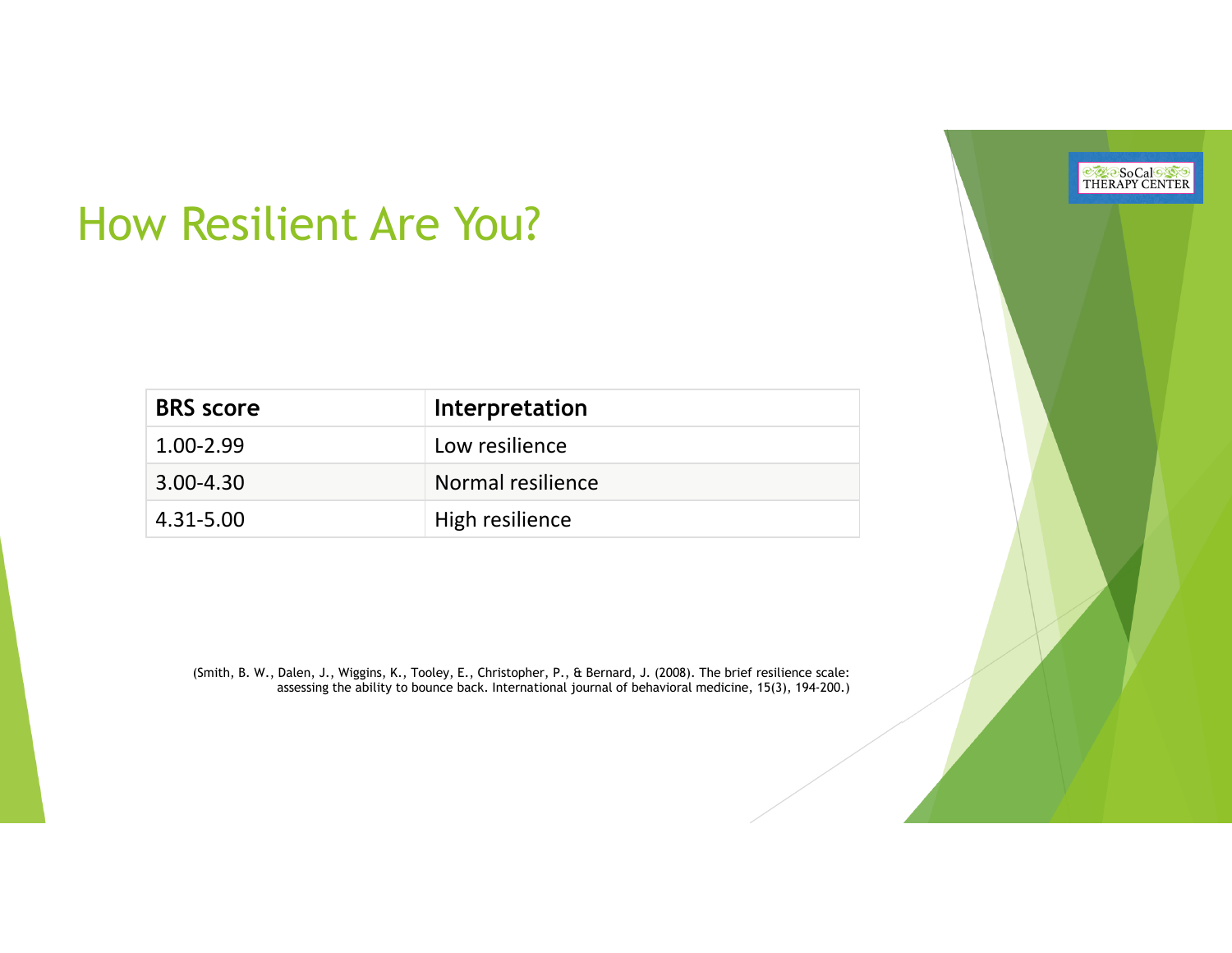

## When Do We Think Resilience Is Needed and/or Developed?

#### ▶ Life Threatening Health Diagnosis

Cancer, Brain Tumor, Organ Failure

#### **Facing a Catastrophe**

**Fire, flood, hurricane, tsunami, drought, war**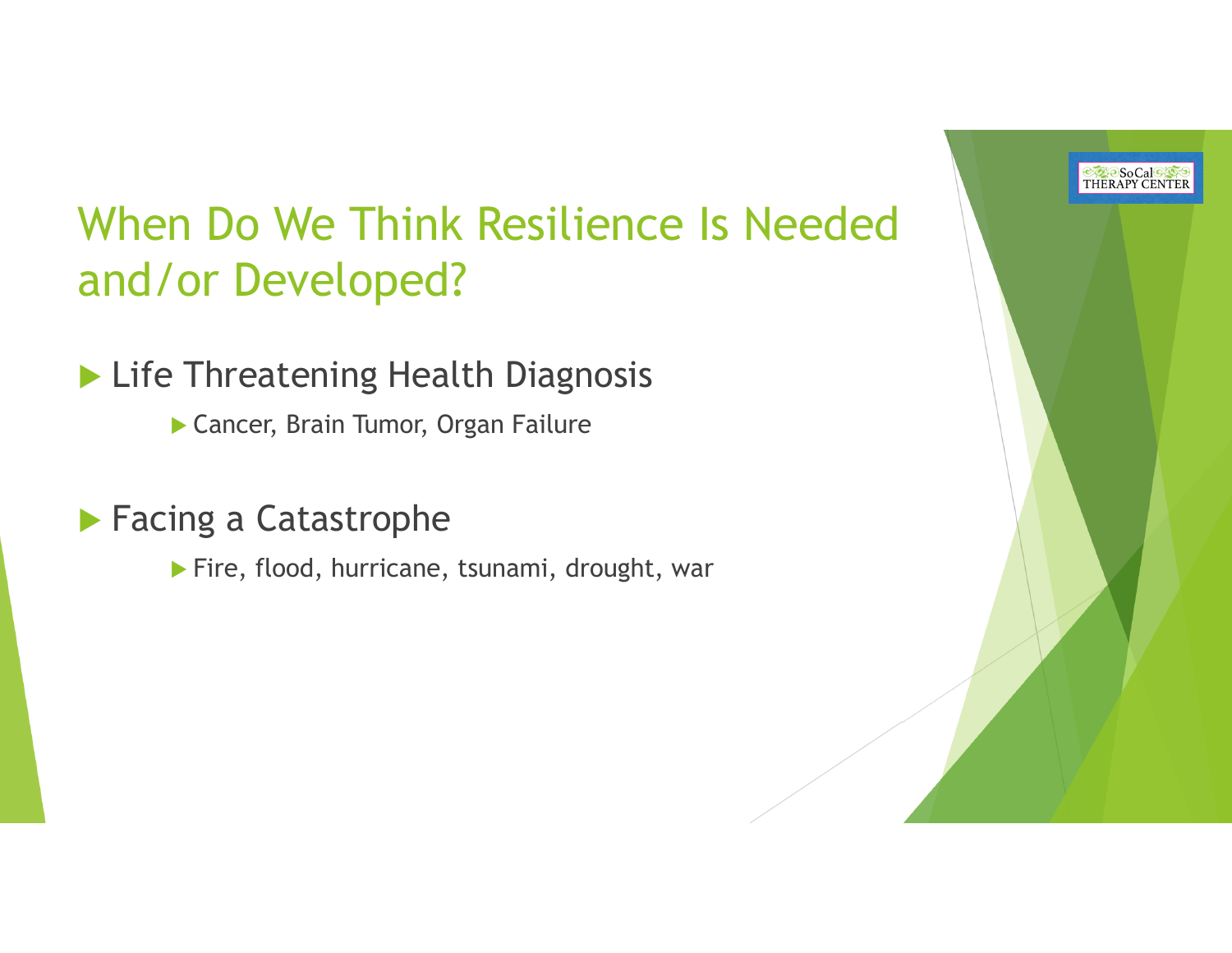

## When is Resilience REALLY Needed and/or Developed?

Needed

- $\blacktriangleright$  Every-day stressors
	- ▶ Create a fight or flight response which often is out of proportion with the situational stressor.

Developed

- $\blacktriangleright$  Through the process we use to cope with the every-day stressors, the little things that don't go our way.
	- $\blacktriangleright$ Adaptive Responses
	- $\blacktriangleright$ Unhelpful Responses

(Time: The Science of Happiness, 2019 pg. 27)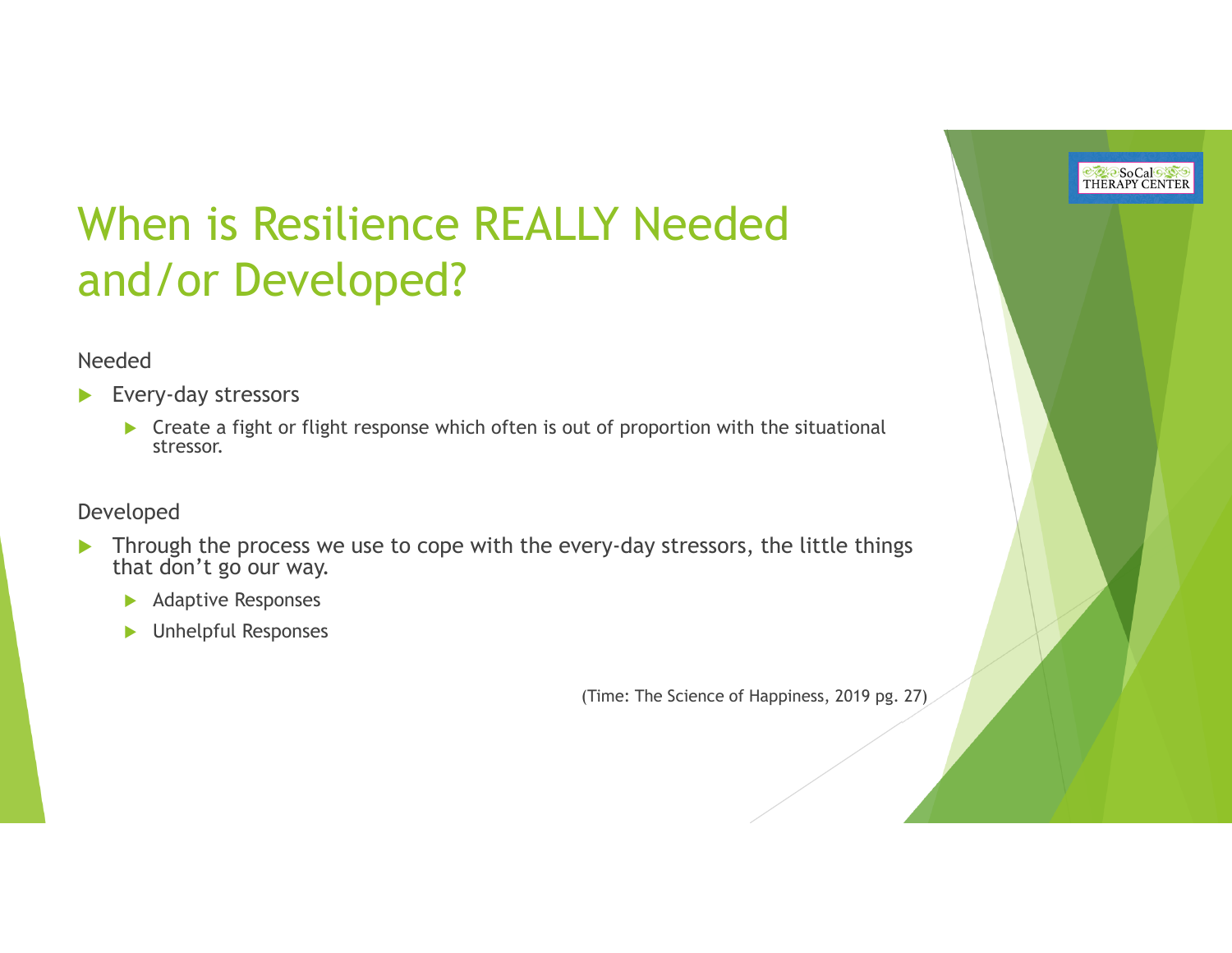

### "Typical" Pattern/Presentation of Resilience

- $\blacktriangleright$  It is natural for a person to be disturbed by a serious situation, a seemingly insurmountable difficulty or significant setback.
- $\blacktriangleright$  To be bothered for a few days to a few weeks is often considered to be an expected response.
- $\blacktriangleright$  An individual adjusts to the disturbance and finds they are "ok" – they resume their life.

(https://www.ascopost.com/issues/september-1-2012/the-science-of-resilience-exploring-the-process-of-grieving-from-a-newperspective/ )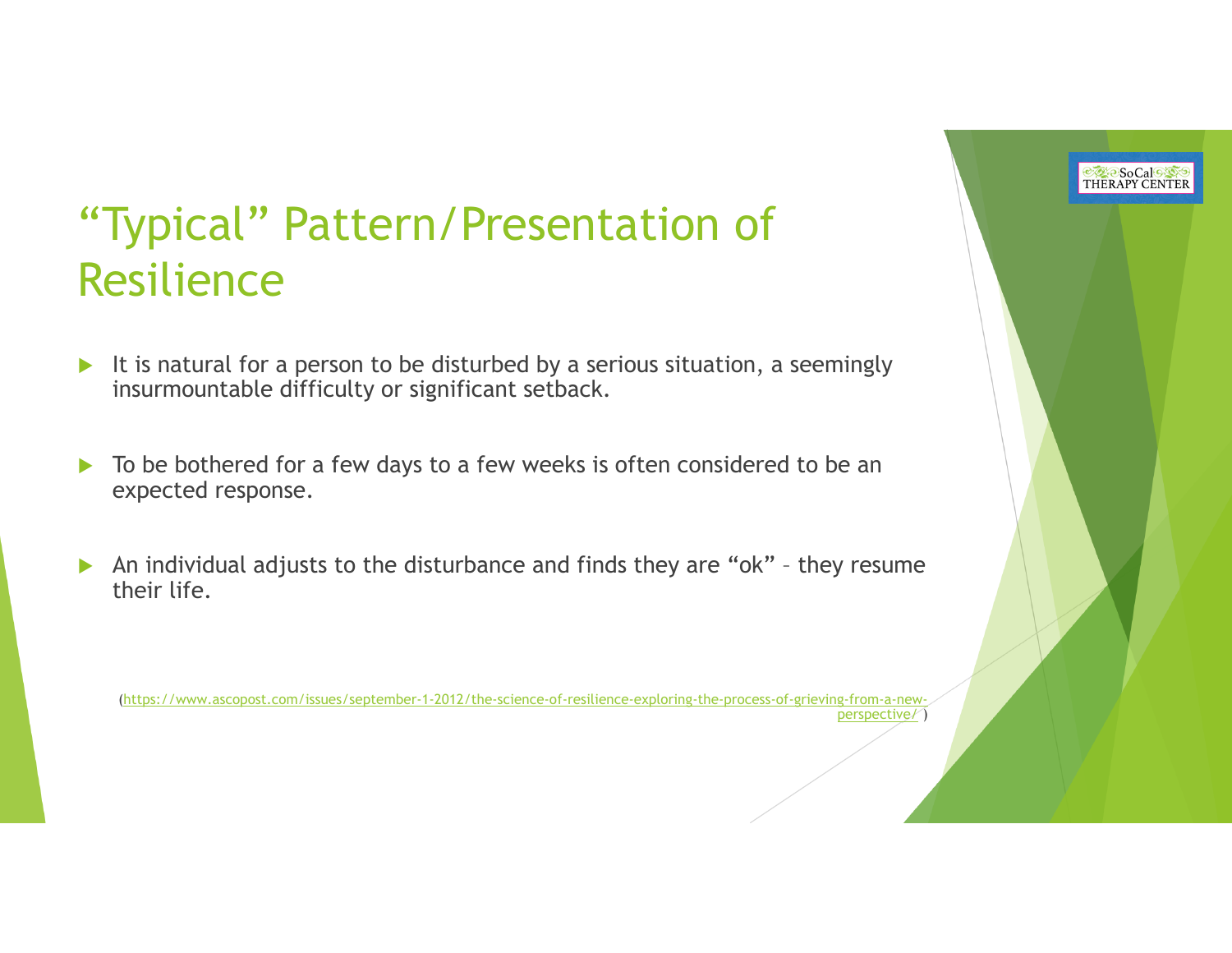## Defining the Science Behind Resilience

- $\blacktriangleright$  Trauma/Fear/Stress/Anxiety evoke the fight or flight response and activates the amygdala and subcortical fear circuits.
- $\blacktriangleright$ Prefrontal cortex calms the amygdala and subcortical fear circuits.
- $\blacktriangleright$  People who are more resilient have stronger neural pathways between the prefrontal cortex and amygdala and are therefore able to calm the amygdala more quickly.

(Time: The Science of Happiness, 2019 pg. 26-27)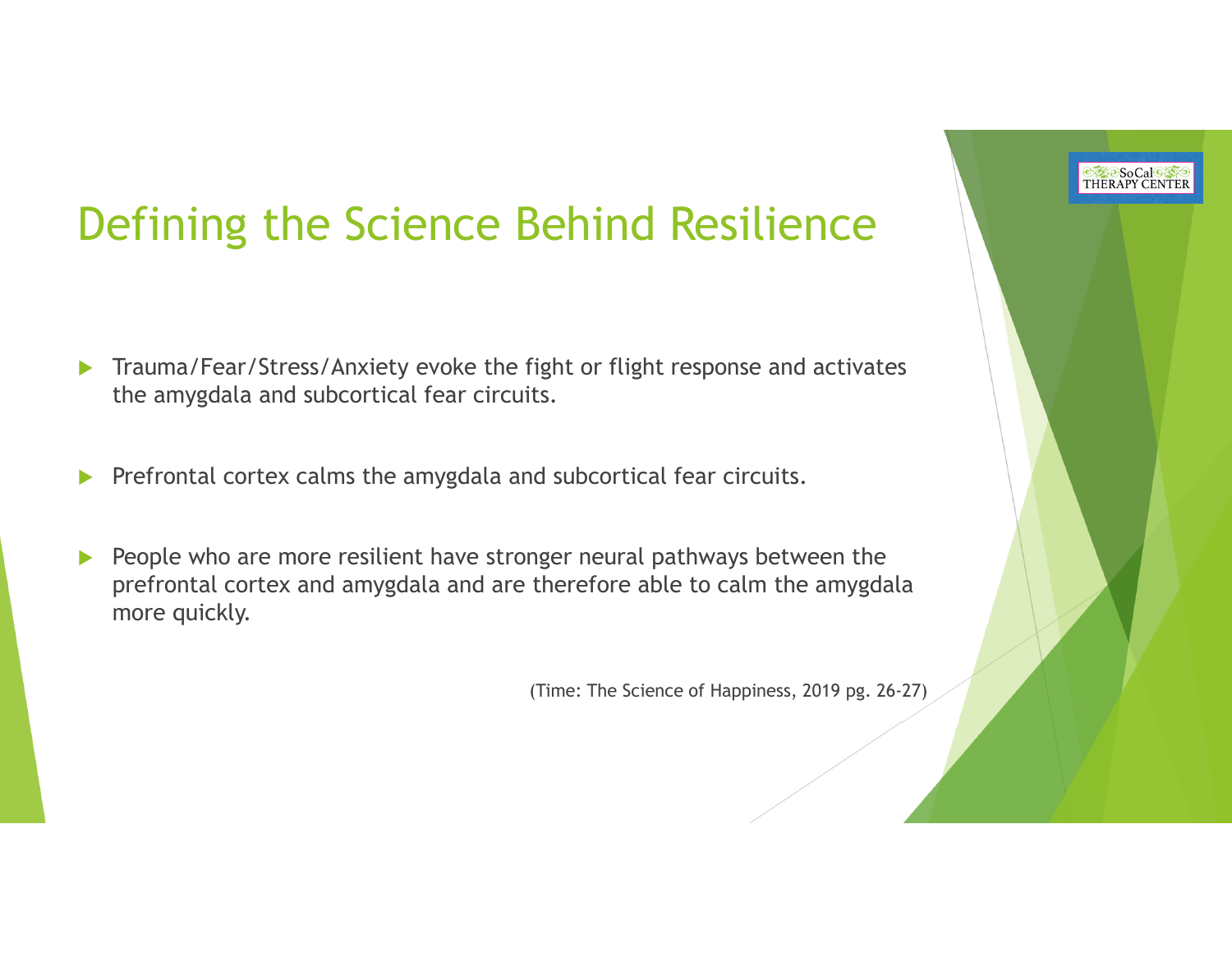## Factors in Resilience

What factors contribute to being resilient? According to the American Psychological Association:

- $\blacktriangleright$  Loving, caring, supportive relationships within and outside of your family that create love and trust, provide role models, offer encouragement and reassurance
- $\blacktriangleright$ The capacity to make realistic plans and take steps to carry them out
- $\blacktriangleright$  A positive view of yourself and confidence in your strengths and abilities
- $\blacktriangleright$ Skills in communication and problem solving
- $\blacktriangleright$  The capacity to manage strong feelings and impulses effectively/adaptively

(Retrieved from: https://www.apa.org/helpcenter/road-resilience)

**EXPESOCalCON**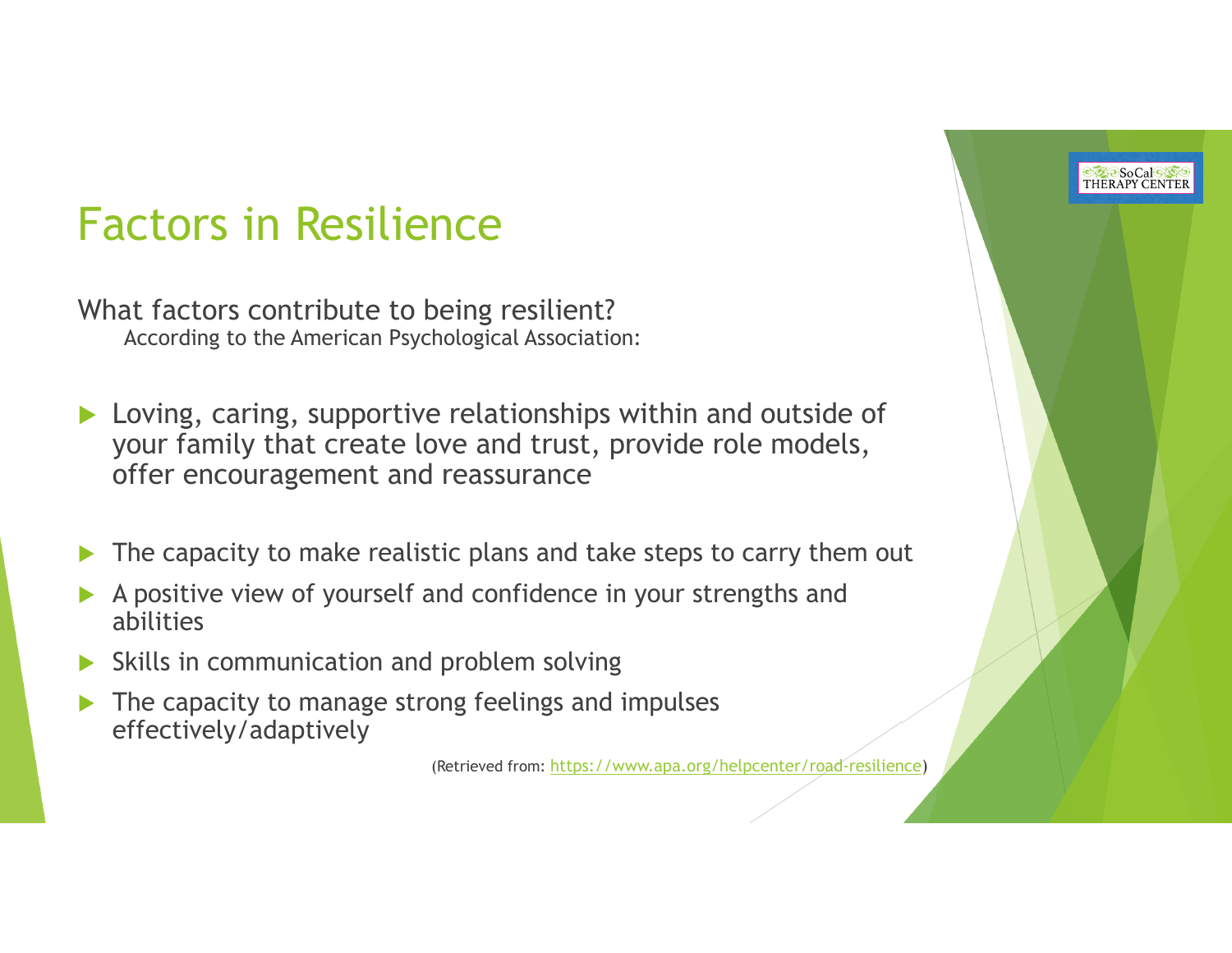## What Creates Resilience?

- $\blacktriangleright$ Having a support system
- $\blacktriangleright$ Having a stable role model
- $\blacktriangleright$  Belief in your own self efficacy
	- (the knowledge that you can influence the outcome of a situation to your own benefit)
- $\blacktriangleright$  Emotional Flexibility
	- $\blacktriangleright$  (the ability to let go of an emotion that isn't helpful, to shift your focus onto another emotion)
- $\blacktriangleright$  Facing your Fears
	- $\blacktriangleright$ (promotes mastery, reduces trauma responses)

(Time: The Science of Happiness, 2019 pg. 26-29)

**EXPESOCalCOM** 

(Retrieved from: https://www.apa.org/helpcenter/road-resilience)

(Flow, Living at the Peak of Your Abilities by Mihaly Csikszentmihalyi, 1994)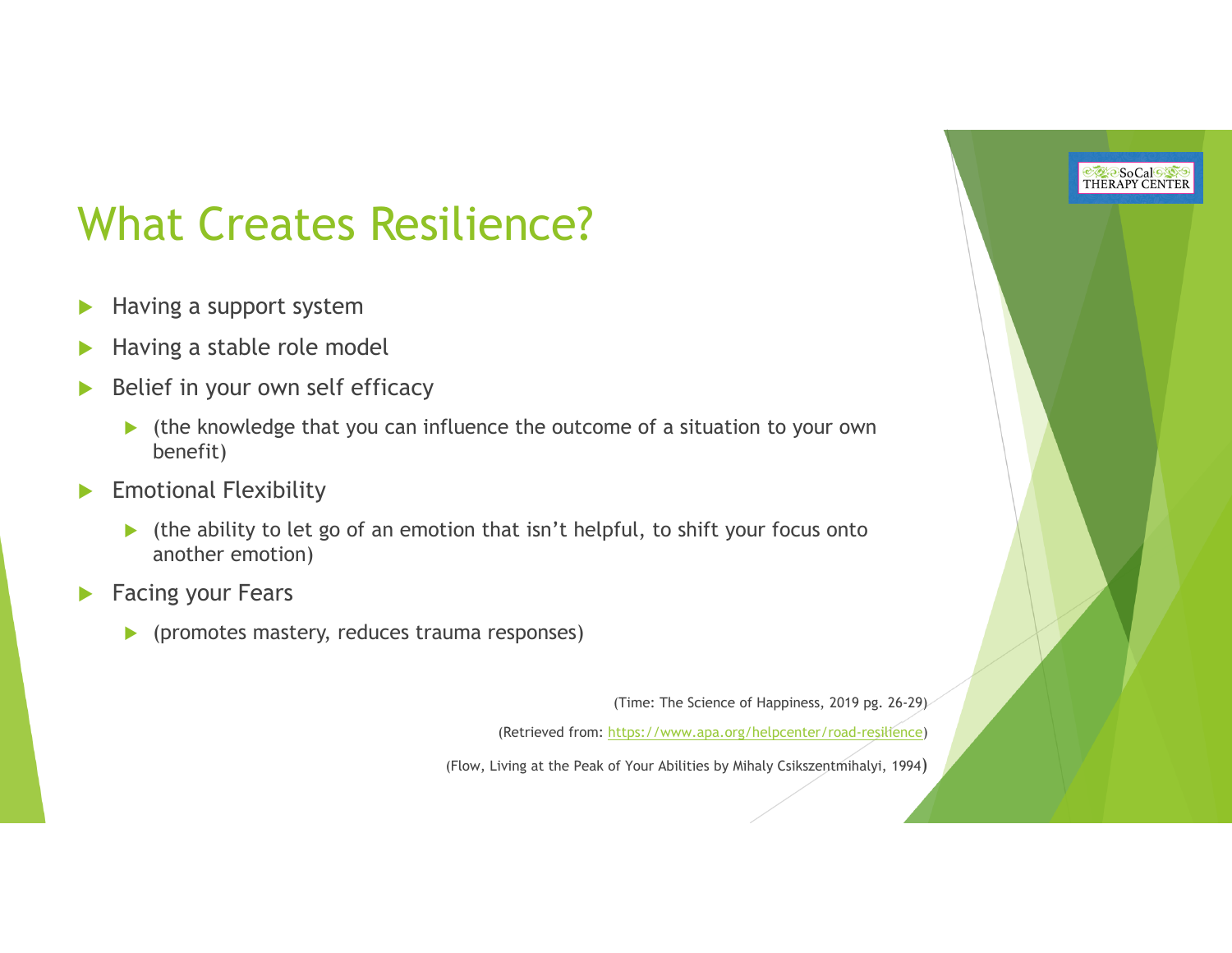#### What Creates Resilience?Cont.

- $\blacktriangleright$  Exercise
	- $\blacktriangleright$  (builds new neurons in the brain)
- $\blacktriangleright$  Having a code of ethics
	- (guides your decision making)
- $\mathbf{L}$  Mindfulness
	- (allows you to return to a calm state faster and reduces emotional reactivity)
- $\mathbf{L}$ Flow States
- $\blacktriangleright$ Learning from your past
- $\blacktriangleright$ Staying Flexible

(Time: The Science of Happiness, 2019 pg. 26-29)

**EXPSoCalGANG** 

(Retrieved from: https://www.apa.org/helpcenter/road-resilience)

(Flow, Living at the Peak of Your Abilities by Mihaly Csikszentmihalyi, 1994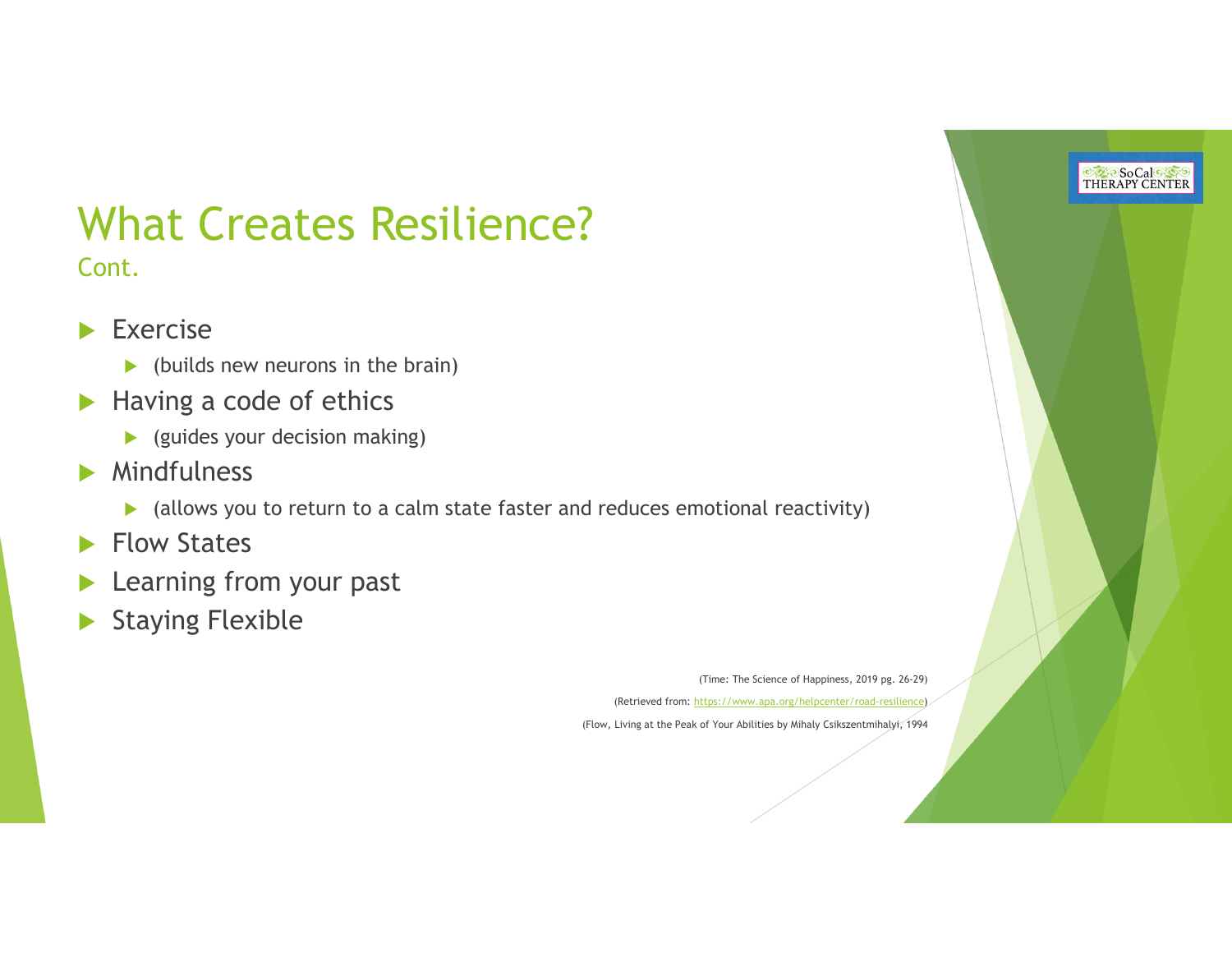#### **Connect with People**

Research suggests that this is the most important factor in building your resilience.

#### Here's how:

- $\blacktriangleright$ Foster strong relationships with family, friends and others.
- $\blacktriangleright$ Accept help and support from people who care about you.
- $\blacktriangleright$  Join a group with people who share your core values
	- **Faith based groups, political causes or organizations, activity based groups like** biking, hiking or travel groups, charities, etc…)
- $\blacktriangleright$  Help others who are in need

(Retrieved from: https://www.apa.org/helpcenter/road-resilience)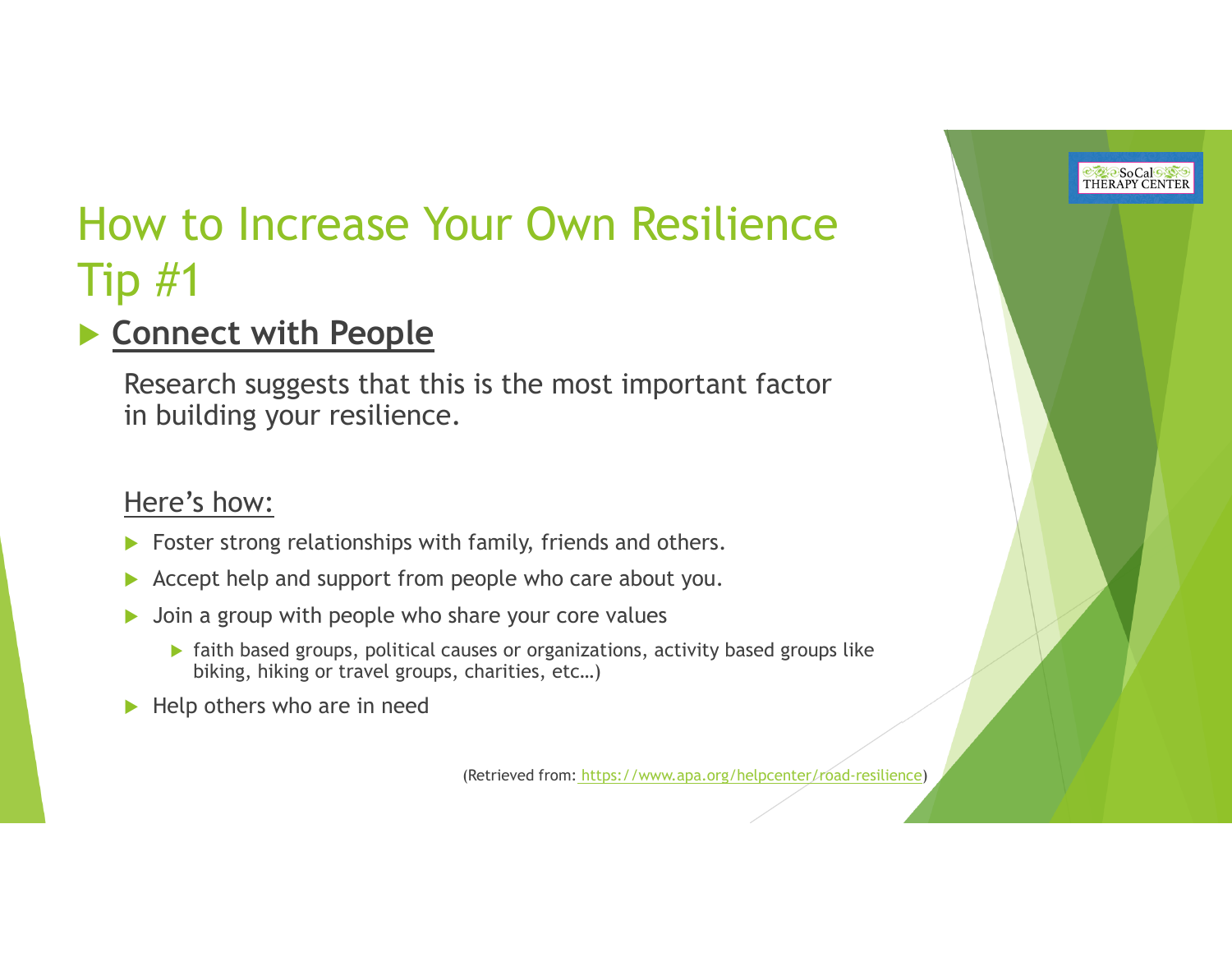#### **Define and/or develop your core values**

Having a set of core values gives you a foundation upon which to stand through tough times and a lens through which to make decisions as you face difficult decisions.

#### Here's how:

- $\blacktriangleright$  Keep a values journal every day for a month. Each day review the events of the day. Clarify what behaviors, responses and actions you are proud of. Label the value that informed or motivated those things that you are most proud of.
- At the end of the month, list the values that informed your behavior through out the month.
- $\triangleright$  Select your top 5 values from the list. These are your core values.
- *Complete the Soul Care "Exploring Your Values" Exercises when you download the worksheets from Soul Care's subscription resource page.*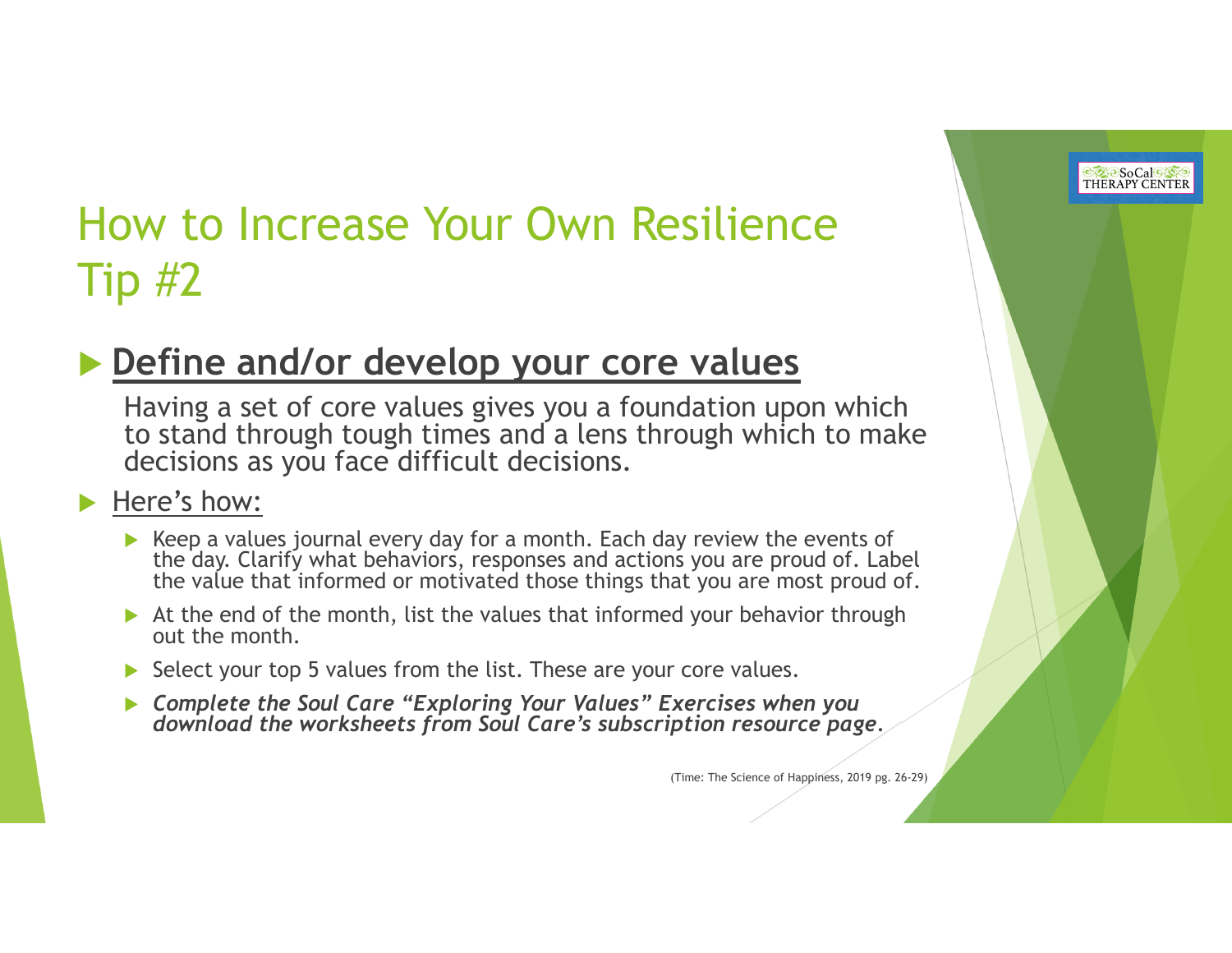#### **Build Your Optimism**

Develop your ability to find the "Silver Lining" in any cloud. Maintaining a positive outlook is a learned skill. Those who see the glass as half full, rather than half empty will bounce back faster.

#### Here's how:

- $\blacktriangleright$ Practice finding the good in a bad situation
- $\blacktriangleright$ Create a mantra that you recite to yourself that reinforces an optimistic world view
- $\blacktriangleright$ Practice acceptance in unpleasant situations
- $\blacktriangleright$  *Complete the Soul Care "Building Your Optimism" Exercises when you download the worksheets from Soul Care's subscription resource page.*

(Time: The Science of Happiness, 2019 pg. 26-29)

(Retrieved from: https://www.apa.org/helpcenter/road-resilience)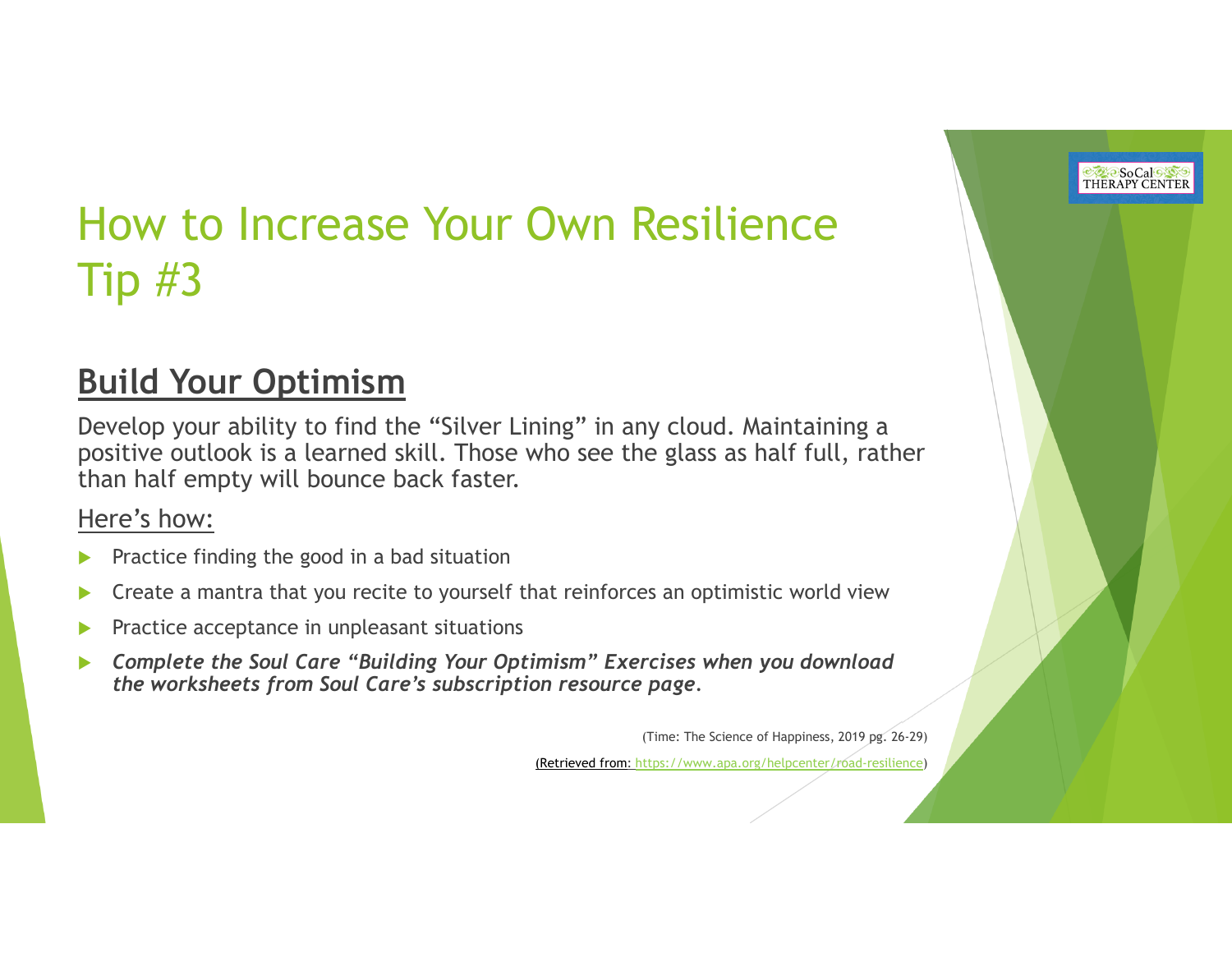#### **Face Your Fears**

Nothing prepares you to bounce back from adversity in quite the same way as when you face the things that scare you. When you conquer a fear, you strengthen your resilience in a unique way, you "relax your fear circuitry."

#### Here's how:

- $\blacktriangleright$ Evaluate your risk
- $\blacktriangleright$ Create an action plan
- $\blacktriangleright$ Execute your action plan
- $\blacktriangleright$  *Complete the Soul Care "Building Your Optimism" Exercises when you download the worksheets from Soul Care's subscription resource page.*

(Time: The Science of Happiness, 2019 pg. 26-29)

(Retrieved from: https://www.apa.org/helpcenter/road-resilience)

(Retrieved from: https://www.verywellmind.com/healthy-ways-to-face-your-fears-4165487)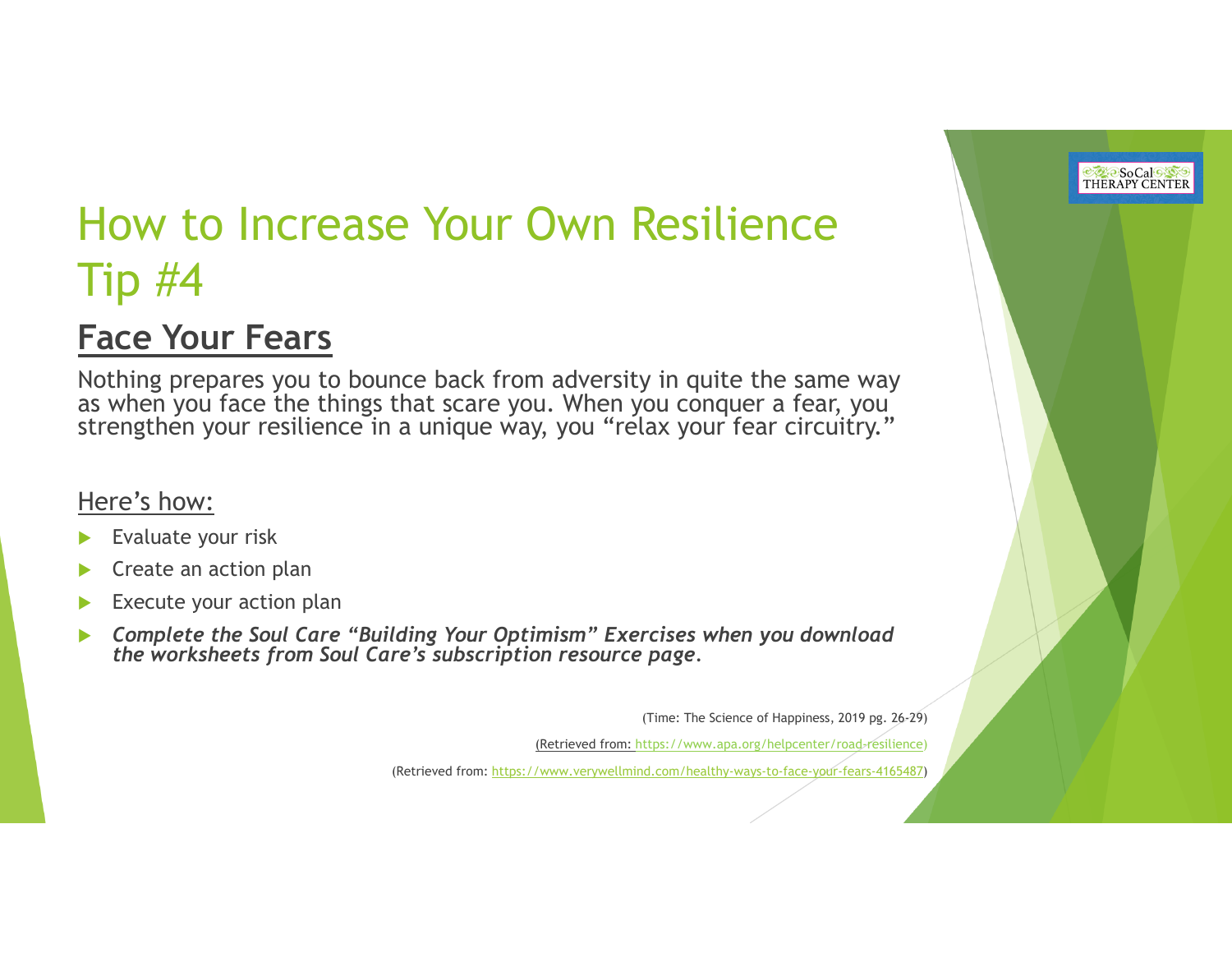#### How to Increase Your Own ResilienceTip #5 **Exercise**

Stress damages our neurons. You can build new neurons by exercising. A regular exercise routine can counterbalance your stress response.

#### Here's how:

- $\blacktriangleright$ Set your exercise goals
- $\blacktriangleright$ Create a balanced routine
- $\blacktriangleright$ Start slow and progress slowly
- $\blacktriangleright$ Build activity into your daily routine
- $\blacktriangleright$ Mix it up by planning a variety activities
- $\blacktriangleright$ Allow time for recovery
- $\blacktriangleright$ Track your progress on paper
- $\blacktriangleright$  *Complete the Soul Care "Develop Your Exercise Routine" Exercises when you download the worksheets from Soul Care's subscription resource page.*

(Retrieved from:https://www.mayoclinic.org/healthy-lifestyle/fitness/in-depth/fitness/art-20048269)

(Time: The Science of Happiness, 2019 pg. 26-29)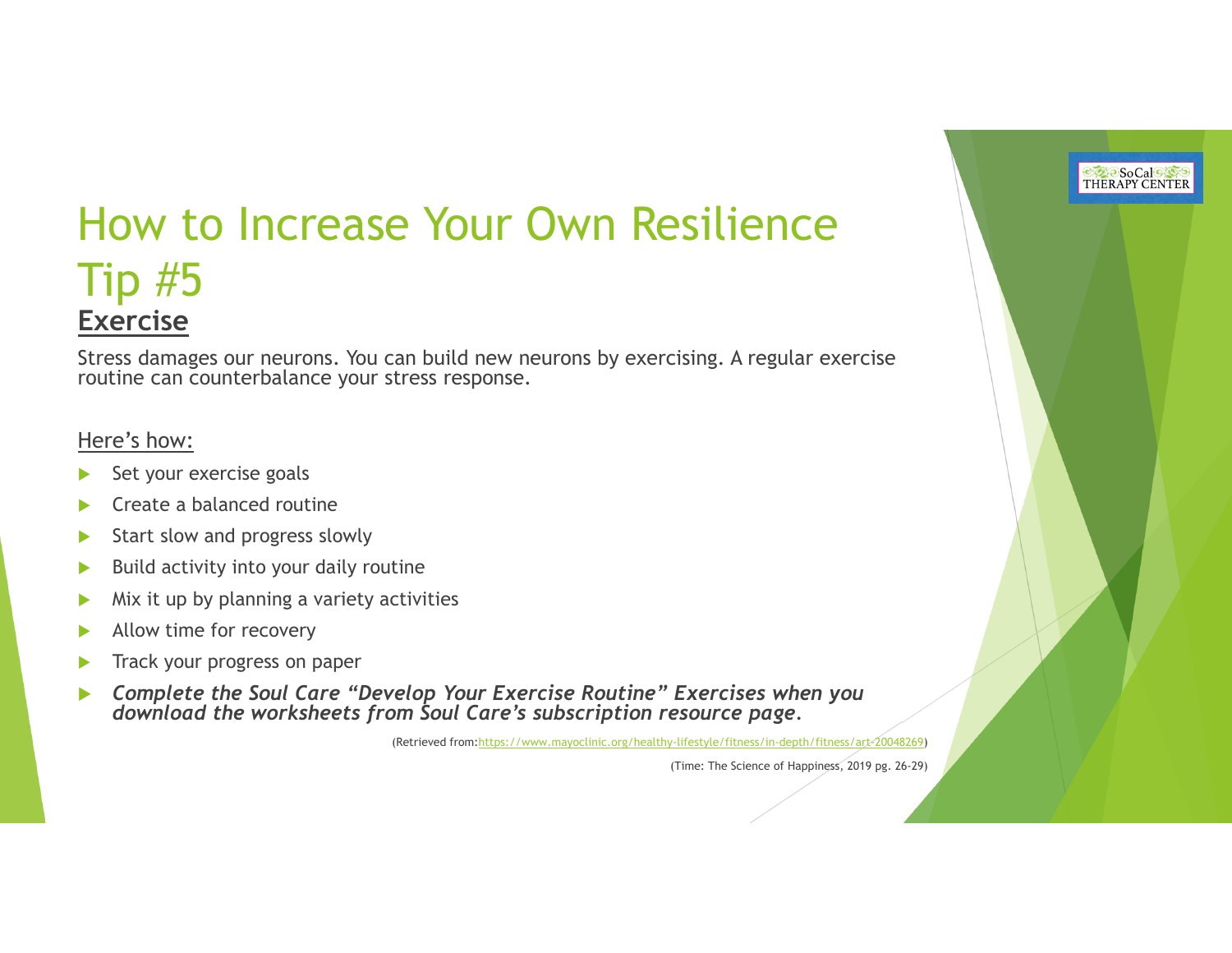#### **Meditate**

Meditation will assist you in creating a calmer baseline state of mind. When you meditate you change the structure and function of your brain. You strengthen the neural pathways between the amygdala and the pre-frontal cortex of the brain. The more you meditate, the faster you recover from stress. Meditation can also decrease expression of pro-inflammatory genes in the body.

#### Here's how:

- ь To meditate
	- ь Sit or lie comfortably
	- × Close your eyes
	- ь Breathe naturaly
	- К Focus your attention on the breath and body experience
- ь Listen to a guided meditation recording on spotify
- ь Check out these links for support
	- ъ https://www.gaiam.com/blogs/discover/meditation-101-techniques-benefits-and-a-beginner-s-how-to
	- × https://www.amazon.com/Stress-Free-Exercises-Meditations-Relaxation/dp/B0026GDBUC
	- ь https//www.brainsync.com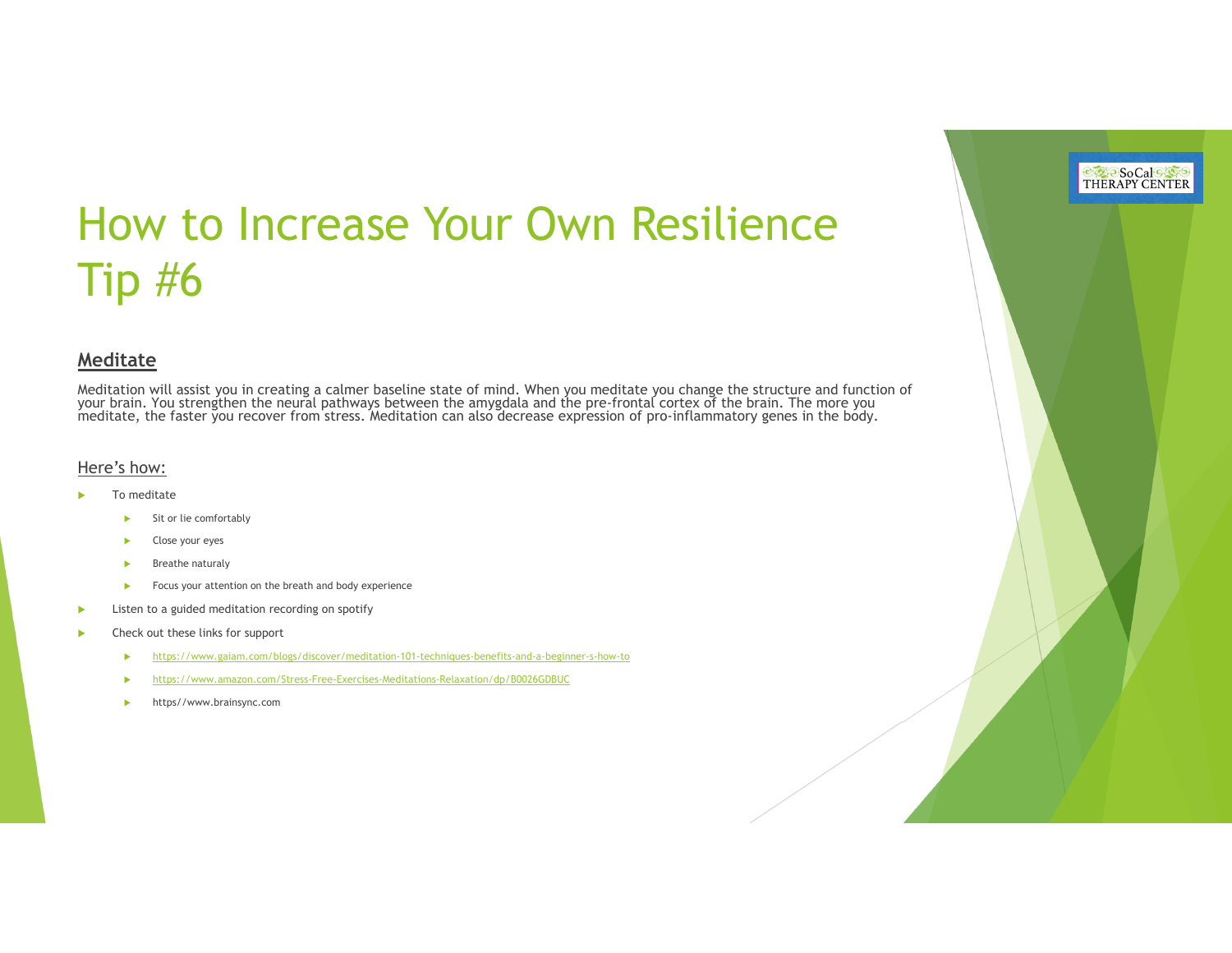

# More tips available on the Soul Care subscription page